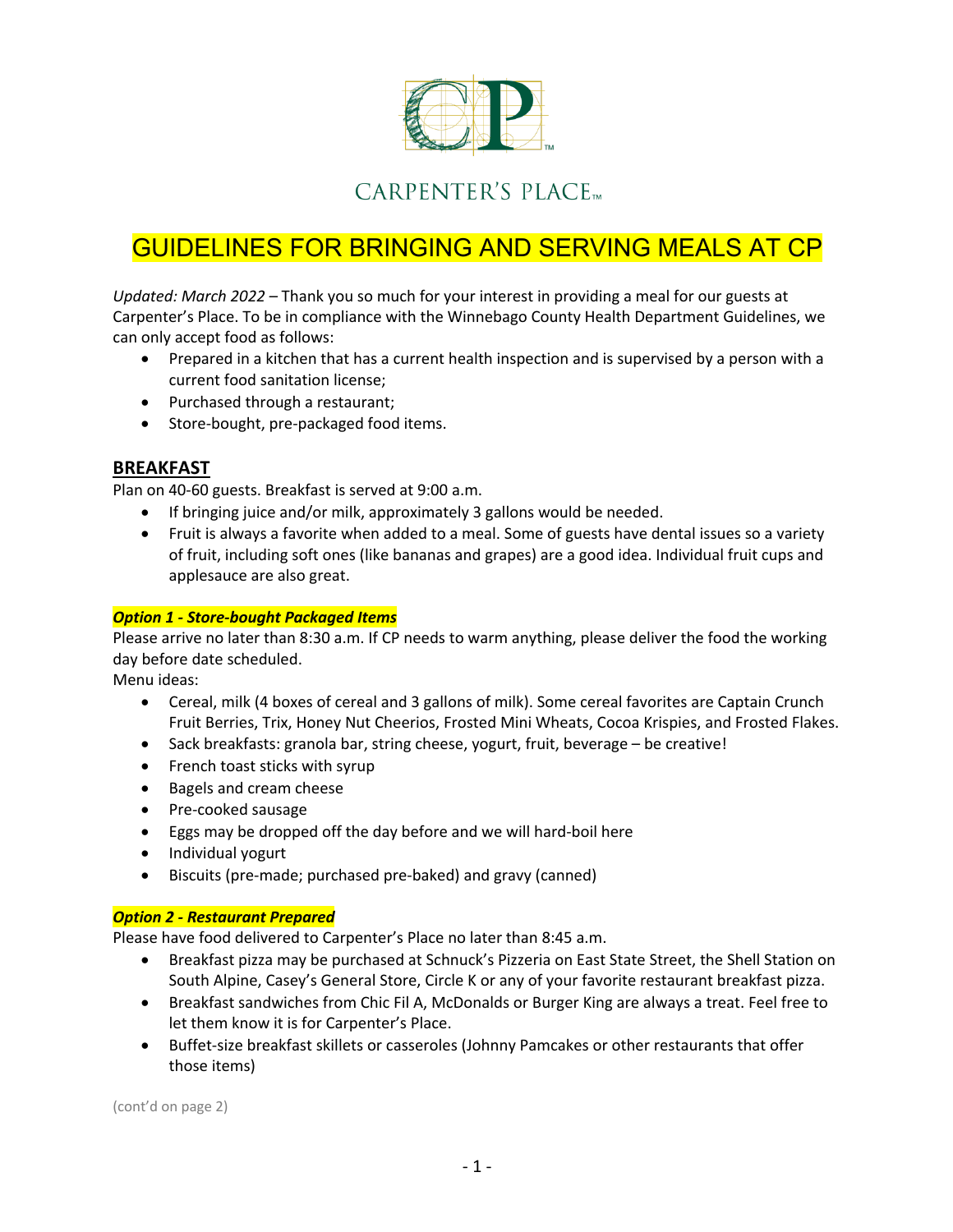## **LUNCH**

Plan on 60 guests. Lunch is served at 12:00 p.m. Lunch includes beverage (milk, soda, lemonade, water) and dessert (no homemade desserts). If you are able to provide those, great. If not, please let us know in advance and we will provide those items. We have 5-gallon jugs that can be used to make lemonade, iced tea or similar beverages.

#### *Option 1–Store-bought Packaged Food*

Please arrive no later than 11:30 a.m. If CP needs to warm anything, please deliver the food the working day before date scheduled.

Menu ideas:

- Pre-cooked meats: burgers, brats, ham, chicken breast.
- Store bought potato, macaroni salad or coleslaw.
- Soup GFS, Sam's and/or Costco has some that is frozen, you could drop off to us and we would heat up.
- Tuna and chicken salad are great ideas for lunch, too! Buy the commercial sized cans and mayo and we will do the rest.
- Raviolis, spaghetti-o's, chili mac in the commercial sized cans.
- Sack lunches: add fruit cup, cereal bar, string cheese, chips and a drink!! Please note, you may put the sack lunches together, but the sandwiches must be made here at Carpenter's Place.
- Salad: Caesar and buttermilk ranch are favorite dressings, throw in some fresh veggies: cucumbers, tomatoes, peppers, we will cut and add to the salad.
- Fruit salad
- Walking Taco's store bought taco meat served over Frito's with all the toppings.
- Chili
- Hot dogs OR chili dogs!

#### *Option 2 – Restaurant Prepared*

Plan on 60 guests. Lunch is served at 12:00 p.m.; please arrive no later than 11:45 a.m.

- Pizza (Capri, Lino's, Giordano's, Salamone's or your favorite Italian restaurant)
- Pasta (you may also include meatballs or another protein) with salad and garlic bread.
- Subway sandwiches, Jimmy John's or Beef a Roo
- Fried Chicken. Walmart offers a 50-piece party pack which includes 1 side salad and 2 dozen rolls. 3 party packs are usually enough (especially if you cut the breast pieces in half.) Pizza Ranch also has a chicken dinner that is comparably priced.

#### **Butter/Margarine**

Often times we do not have butter or margarine. So, if you would like it for your meal, we ask that your group provide it.

#### **Children (Not during COVID-19)**

The guests love when children (anyone under 18) come and they are always welcome to help with meals. We ask the children be at least school age in order to help for safety reasons. We ask that an adult is responsible for them at all times while at CP.

#### **Left-overs**

If there are left-overs after all guests are served, seconds will be offered. Additional leftovers are offered to the case managers to take to our housing programs. Any additional left-overs can be taken with you or left to be served at a later time to our guests. The choice is yours. Please note, our guests are not allowed to take food out of the building with them unless it something like a sack lunch.

(cont'd on page 3)